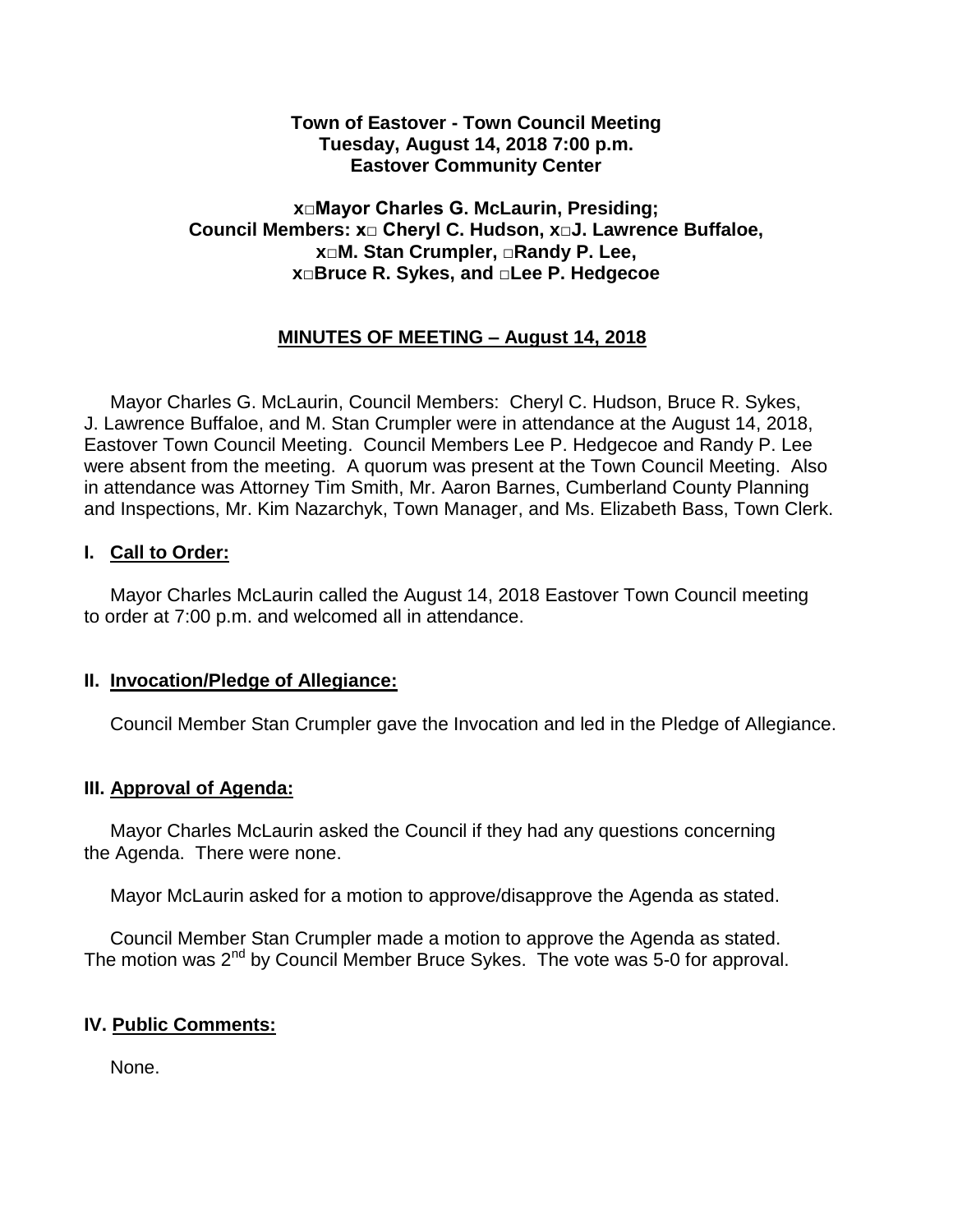## **V. Consent Agenda:**

- **1. Consider approval of the Minutes for the June 12, 2018 Town Council Meeting.**
- **2. Consider approval of the Closed Session Minutes for the June 12, 2018 Town Council Meeting.**
- **3. Consider approval of the May, 2018 Financial Reports.**
- **4. Consider approval of the June, 2018 Financial Reports.**

 Mayor McLaurin asked the Council if they had any questions concerning the Consent Agenda. There were none.

 Mayor McLaurin asked for a motion to approve/disapprove the Consent Agenda as stated.

 Council Member Lawrence Buffaloe made a motion to approve the Consent Agenda as stated. The motion was  $2^{nd}$  by Council Member Cheryl Hudson. The vote was 5-0 for approval.

# **VI. Discussion Agenda:**

## **Agenda Item #1:**

# **Resolution 2018-05: Resolution supporting the Ozone Advance Program.**

## **Presented by Mr. Kim Nazarchyk.**

Mr. Nazarchyk said Ms. Denise Bruce is absent so he would present the Resolution.

 Mr. Nazarchyk stated Resolution 2018-05 is about the Town of Eastover supporting the Ozone Advance Program. The Town of Eastover would be a willing participant in the development and implementation of an Action Plan to help reduce ground-level ozone concentrations in preparation for the upcoming ozone standard. Mr. Nazarchyk said this Resolution is the same as last years, there are no changes.

Mayor McLaurin asked if there were any questions. There were none.

 Mayor McLaurin asked for a motion to approve/disapprove Resolution # 2018-05. Council Member Cheryl Hudson made a motion to approve Resolution 2018-05. Council Member Bruce Sykes  $2^{nd}$  the motion. The vote was 5-0 for approval.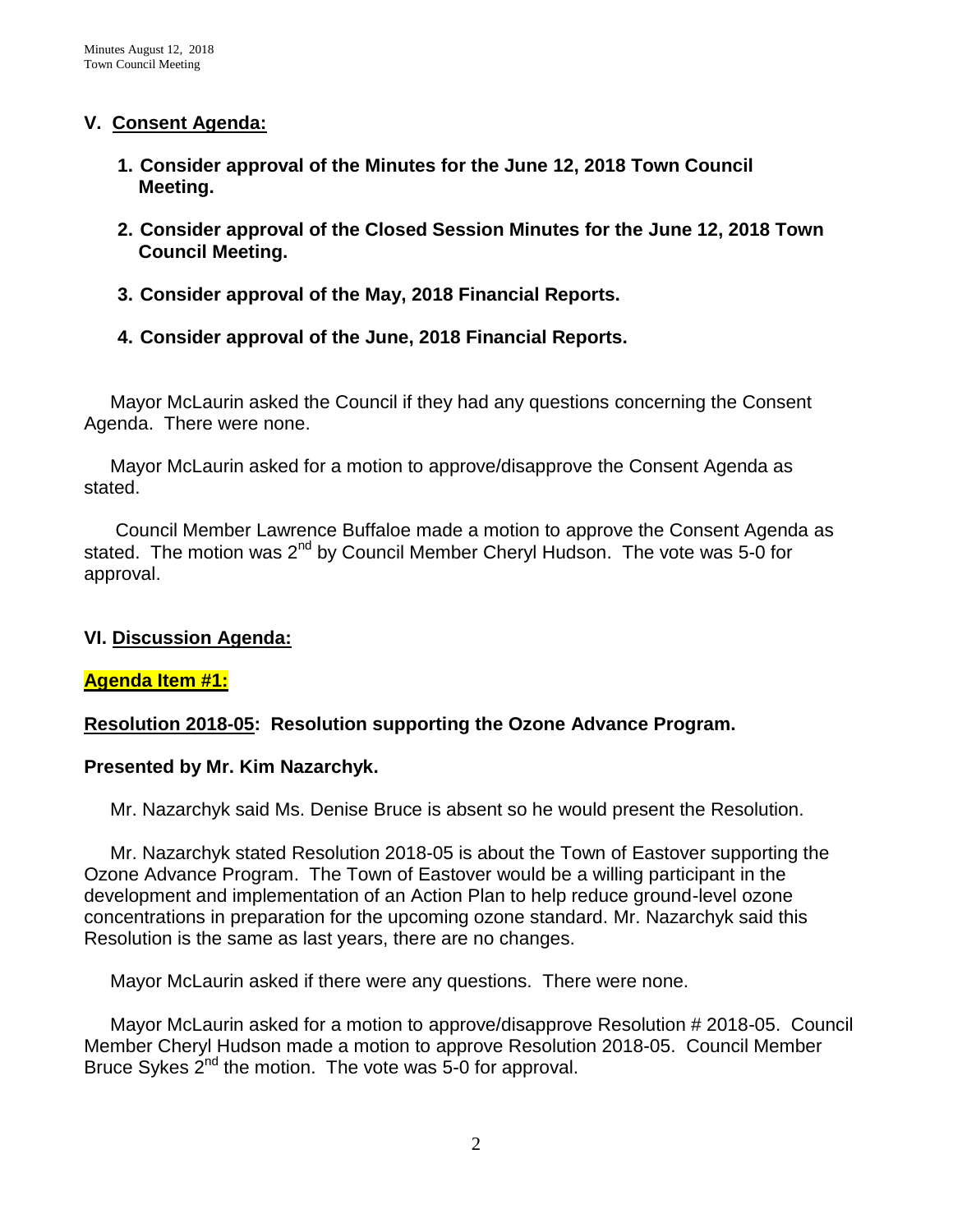### **Agenda Item #2:**

### **Mr. Ashley Porter, Principal Eastover Central Elementary School**

Mr. Ashley Porter thanked the Mayor and Council for giving him the opportunity to speak. He said there were three things he wanted to discuss:

- 1. Eastover Central is still being considered as one in nine schools to be the National Finalist in the Blue Ribbon Exemplary High Performing School Award. The results will be announced in September 2018.
- 2. The End of Grade test scores have not been certified yet so he cannot say exactly where Eastover Central finished. Mr. Porter said they had a great year in 2017-2018 and knew they did well on the test. He said the results would be finalized in Mid-September or the beginning of October.
- 3. The school's open house will be held on Thursday August 23, 2018. The first day of school will be Monday August 27, 2018.

#### **Agenda Item #3:**

#### **Mr. Danny Matthews, President Eastover Fire Department's Board of Directors**

 Mr. Matthews stated the Eastover Fire Department had some hard decisions to be made and the Eastover Fire Department is requesting help from the Town of Eastover. Mr. Matthews said he brought Mr. Richard Hopper and Mr. Herman Britt from the Eastover Fire Department Board of Directors with him. Mr. Matthews stated Mr. Britt and Mr. Hopper would be able to help with any questions the Council may have.

 Mr. Matthews stated the Eastover Fire Department has a budget of \$511,000, of those funds, \$304,000 is used to pay a 3 person full time crew, leaving only \$200,000 to pay insurance, buy gear, pay lights, etc. Mr. Matthews said the Eastover Fire Department responded to 1,115 calls in their service area. He stated the calls have increased by 10% from the previous year, however the funding only increased by 1%. Mr. Matthews said it cost the Fire Department \$500.00 every time the trucks are moved. The Eastover Fire Department is required to do more with the same amount of funding.

 Mr. Matthews stated that Cumberland County enacted a program called Auto Vehicle Location (AVL). This program states that any vehicle within a 5 mile radius of the last call the fire department that is closest, that fire department MUST respond regardless of the fire district. Eastover Fire Department is routinely going to calls in Baywood, Stone Creek, and Rock Hill Road which are not in the Eastover Fire District.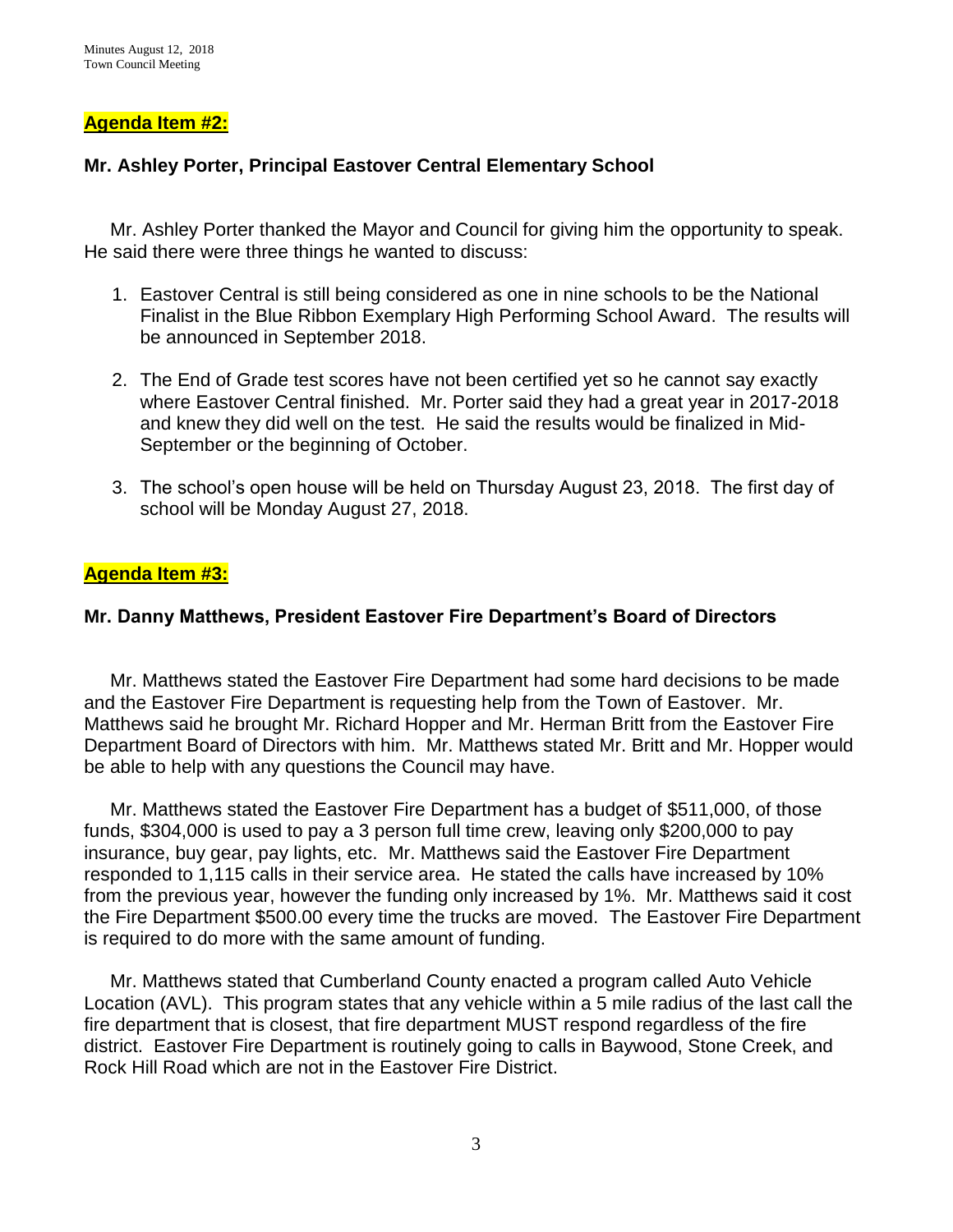Mr. Matthews also stated that the Eastover Fire Department has more interstate coverage than any other fire district. The interstates are I95, I295, and Business 95. He said they responded to 87 calls on the interstate and they were not able to get any funding for these calls. That's almost \$43,000 for interstate calls and most of those calls are not Eastover taxpayers.

Mr. Matthews stated the Eastover Fire Department is requesting 3 things:

- 1. The Town of Eastover to pass an Ordinance or Statute allowing the Eastover Fire Department to charge for a wreck within Eastover Town Limits that happens on the interstate.
- 2. Adopt the most recent FEMA pay scale.
- 3. Eastover Fire Department to be given all funding for calls within the Town Limits of Eastover

 Mr. Matthews stated the alternative would be to cut back on manpower using only 2 people on weekends and at night time. They could take the Heavy Rescue Truck out of service. Eastover Fire Department has the only Heavy Rescue Truck on this side of the river. They might have to limit the type of medical responses. Mr. Matthews said the last choice is to renegotiate the contract with Town of Eastover and request the state law tax of \$.15 cent to every 100.

 Mr. Matthews stated the Eastover Fire Department is trying to be proactive so they are not in a monetary crisis. Mr. Matthews said the Eastover Fire Department really needs financial help and any and all assistance would be appreciated.

 After further discussion the Council decided to table this issue until additional information is obtained. Attorney Tim Smith stated he would be able to report to the Council on the legalities at the next Council Meeting. Mayor McLaurin asked if there was any further discussion needed. There was none. Mayor McLaurin asked for a motion to approve/disapprove tabling this issue until additional information can be gathered and presented to the Council at the next Council Meeting.

 A motion was made by Council Member Lawrence Buffaloe to table this issue until additional information can be gathered and presented to the Council at the next meeting. The motion was 2<sup>nd</sup> by Council Member Stan Crumpler. The vote was 5-0 for approval.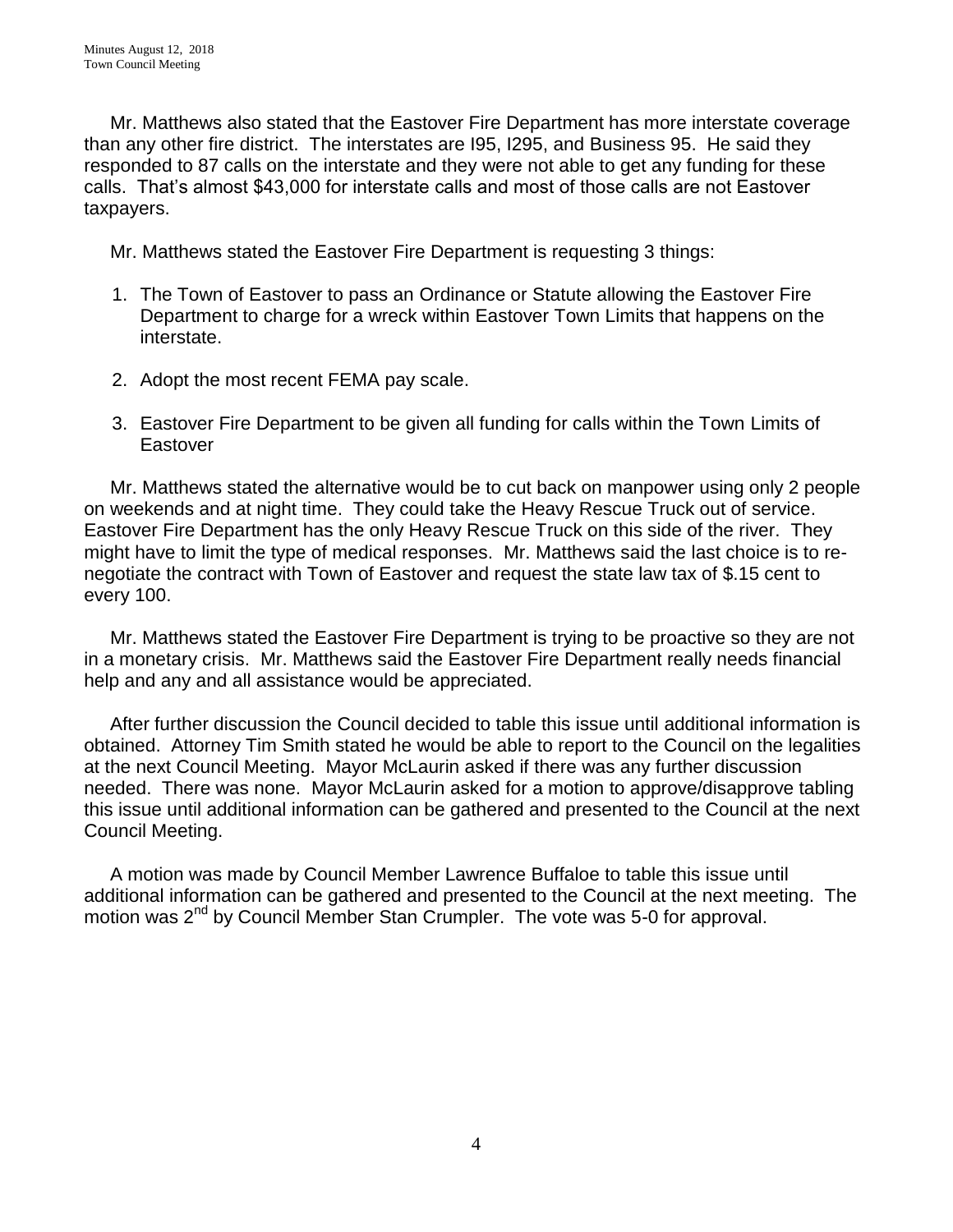#### **Agenda Item #4:**

### **Discussion for signers on Town of Eastover Deposit/Checking Accounts. (General Fund, Powell Bill and Capital Reserve Accounts)**

#### **Presented by Mr. Kim Nazarchyk.**

 Mr. Nazarchyk stated there are currently four signers on these accounts. Mr. Benny Pearce was one of the signers but he is no longer a Council Member. Therefore, a new signer needs to be added to the signature cards. Council Member Stan Crumpler volunteered to be the fourth signer because he is easily available and accessible.

 Council Member Cheryl Hudson made a motion to approve Council Member Stan Crumpler as the new signer on the three checking accounts, the General Fund, the Powell Bill, and the Capital Reserve. The motion was 2<sup>nd</sup> by Council Member Bruce Sykes. The vote was 5-0 for approval.

#### **Agenda Item #5:**

#### **Discussion of Ballpark Site Plan by Crawford Design Company.**

#### **Presented by Mr. Kim Nazarchyk.**

 Mr. Nazarchyk stated this site plan is in combination with the goal of the Eastover Ballpark. The Council previously asked Mr. Nazarchyk to find a company to do a professional site plan with elevations showing what we have now and what we hope to have in the future. Mr. Nazarchyk stated he had contacted two firms, Mr. Jimmy Kizer and Mr. Dale Crawford. He has only received information from Mr. Dale Crawford with Crawford Design Company. Mr. Nazarchyk stated he still had several questions for Mr. Crawford and is only asking the Council for permission to move forward.

 The Council had a brief discussion and decided to let Mr. Nazarchyk continue on with the discussion on the site plan for the Eastover Ballpark.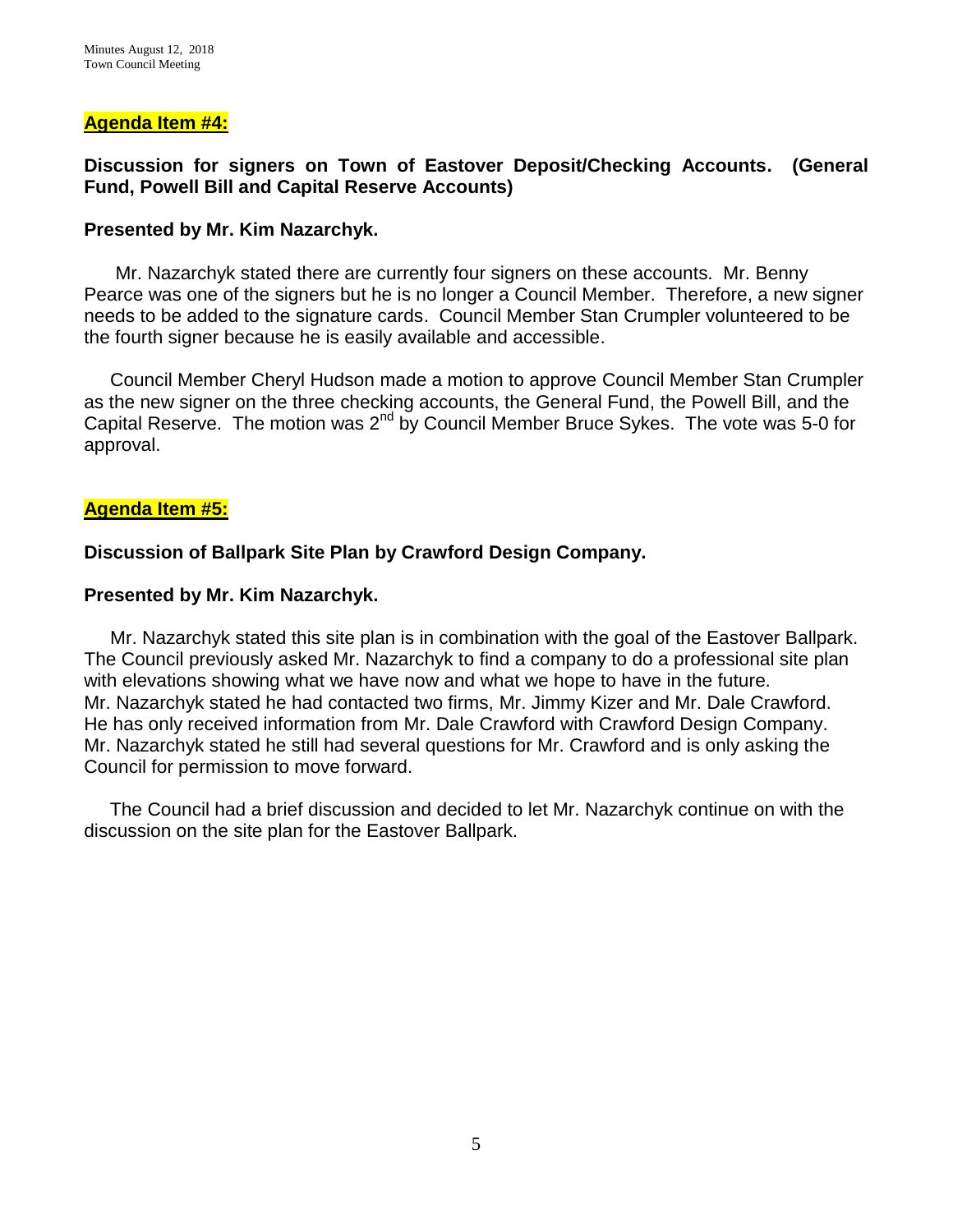### **Agenda Item #6:**

**Case No# P12-46: Sign Modification to a C2(P) Planned Service and Retail/CZ Conditional Zoning for all C2(P) allowed uses on 1.94+/- Acres; Located West of Dunn Road (US Hwy 301), South of SR 2828 (Glenwood Lane); Submitted by Harold G. Furr on behalf of Cam Properties, LLC (Owner).**

Mr. Aaron Barnes stated Case No. P12-46 is concerning sign modification to a C2(P) Planned Service and Retail/CZ conditional Zoning for all C2(P) allowed uses on 1.94+/- Acres. It is located West of Dunn Road (US Hwy 301), South of SR 2828 (Glenwood Lane); and was submitted by Harold G. Furr on behalf of Cam Properties, LLC (Owner).

 Mr. Barnes stated the signage meets the Eastover Commercial Core Overlay Standards. The sign will be 40 in. by 72 in. with two brick support structures that bring the total sign footprint to 5 ft. by 9 ft. 4 in.

 After some discussion Mayor McLaurin asked if there were any questions. There were none. Mayor McLaurin asked for a vote to approve/disapprove Case No P12-46.

 Council Member Lawrence Buffaloe made a motion to approve Case No P12-46. The motion was 2<sup>nd</sup> by Council Member Cheryl Hudson. The vote was 5-0 for approval.

 Council Member Cheryl Hudson made a motion to approve the requested sign as stated in Case No P12-46. The motion was 2<sup>nd</sup> by Council Member Lawrence Buffaloe. The vote was 5-0 for approval.

## **VII. Receive Mayor's Update:**

 Mayor McLaurin stated Eastover Heritage Day will be on September 8, 2018. He said he wanted the Town of Eastover to give financial help to the Heritage Day Event. He wanted to make a recommendation for the Town of Eastover to make a donation of \$1500 for portable toilets, tents, and wash stations. He asked Council Member Stan Crumpler to comment. Council Member Crumpler stated the Town usually committed to helping with Heritage Day.

 Mayor McLaurin asked for a motion to approve the \$1,500.00 donation to Heritage Day for portable toilets, tents, and wash stations. Council Member Stan Crumpler made a motion to approve a \$1,500.00 donation to Heritage Day for portable toilets, tents, and wash stations. Council Member Bruce Sykes 2<sup>nd</sup> the motion. The vote was 5-0 for approval.

 Mayor McLaurin told Mr. Nazarchyk that an extra Deputy would be needed the night before Heritage Day, September 7, because vendors would have their merchandise at the Ballpark. Mr. Nazarchyk stated that the budget has allocated \$2,000.00 to be used on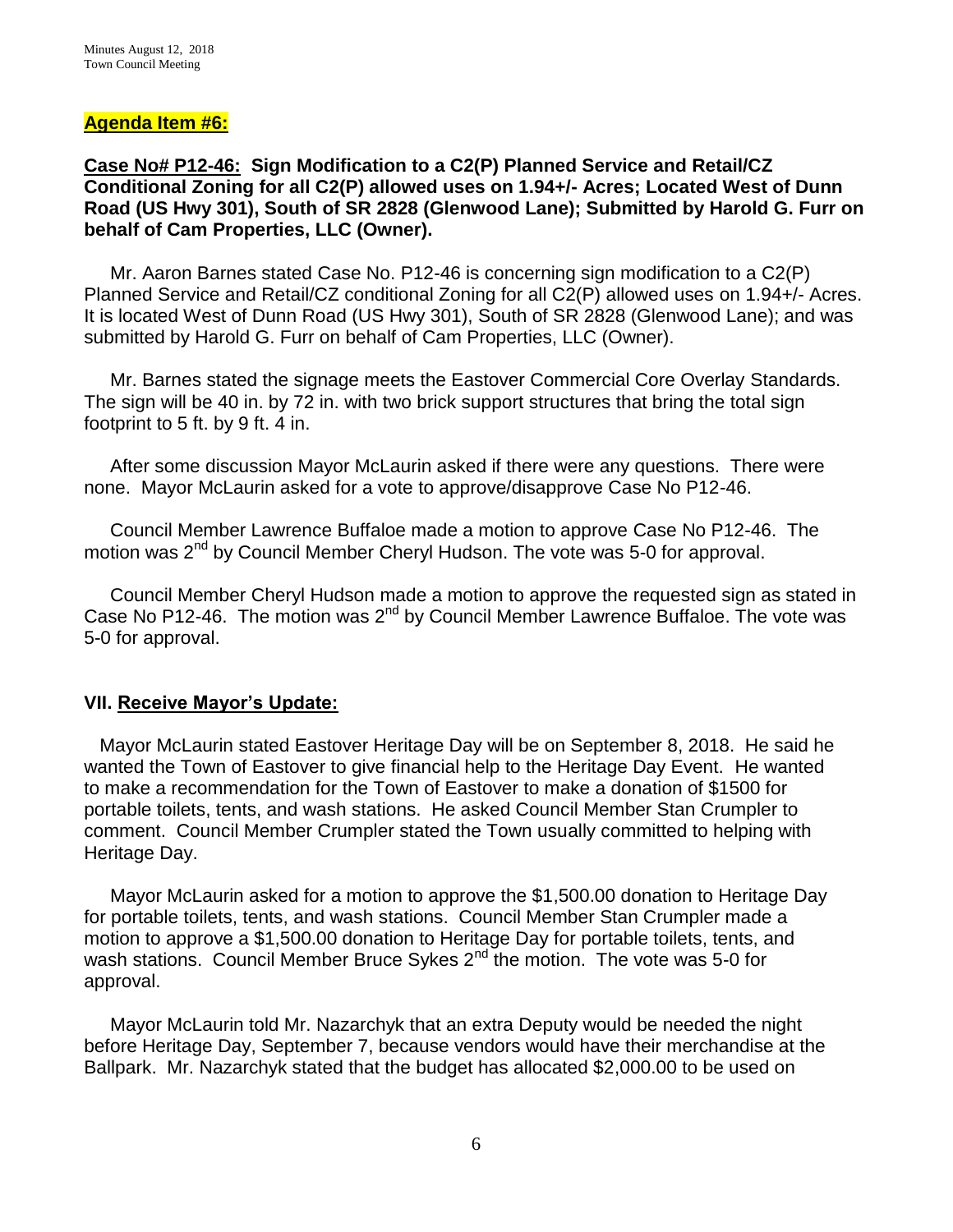Heritage Day. He said these funds are for whatever is needed. The Council then withdrew their earlier vote.

 Council Member Stan Crumpler made a motion to withdraw the previous vote of a \$1,500.00 donation to heritage day for portable toilets, tents, and wash stations. Council Member Bruce Sykes  $2^{nd}$  the motion. The vote was 5-0 for approval.

 Council Member Cheryl Hudson made a motion to use the \$2,000.00 budgeted for Heritage Day and any additional funds needed for the extra Deputy is to come from the Sheriff's Office budget. The motion was  $2^{nd}$  by Council Member Stan Crumpler. The vote was 5-0 for approval.

 Mayor McLaurin wanted to set up a tent with the plans for the future of Eastover Ballpark. Mayor McLaurin is hoping to get the community involved. He said let's do the best we can.

 Mayor McLaurin stated the new signs for the ballpark should be placed on hold until the construction is completed.

On September 8<sup>th</sup>, at Heritage Day the Eastover Fire Department, Eastover Ballpark, and Stedman will be playing in the Old Brown Baseball game. Mayor McLaurin said he wanted Eastover Fire Department to be the first in line for the parade and to have a tent there for the children.

# **VIII. Receive Town Council Update:**

- Countywide Ethics training was nice event and the County is hoping to be able to do that annually. Council Members: Bruce Sykes, Cheryl Hudson, and Stan Crumpler attended the training.
- At the Mayors coalition it was mentioned that the City of Fayetteville is willing to move forward with the Sales Tax Agreement.

# **IX. Receive Town Managers Update:**

 Mr. Nazarchyk stated the power to the shed, bathroom and splash pads will require extra electrical poles. There will be three above ground poles. This takes space away from the extra parking area. Duke Energy will have to have an easement to get power supplied.

 Mr. Nazarchyk said he would gather more information and present it to the Council at the next Town Council Meeting.